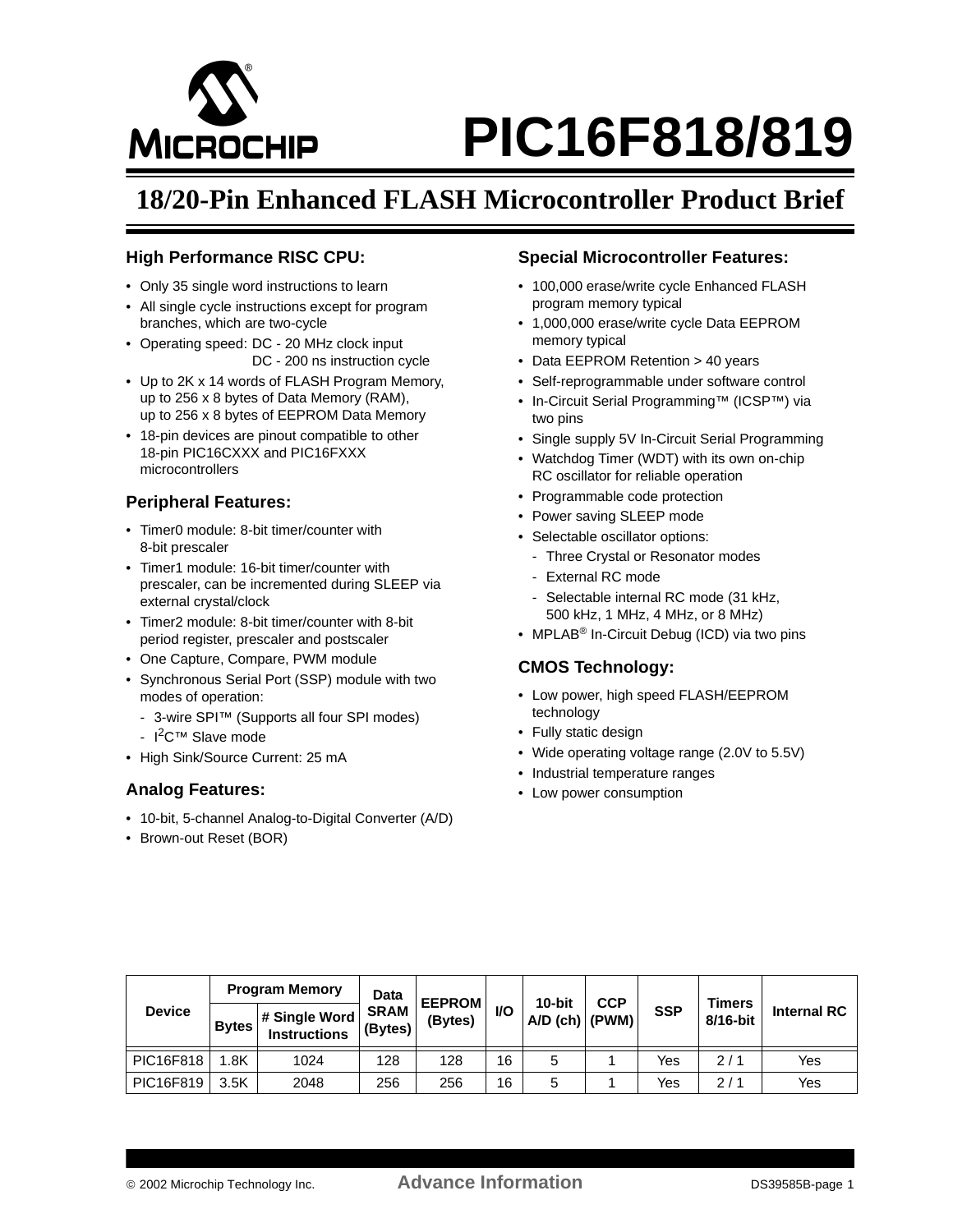# **PIC16F818/819**

# **Pin Diagrams:**

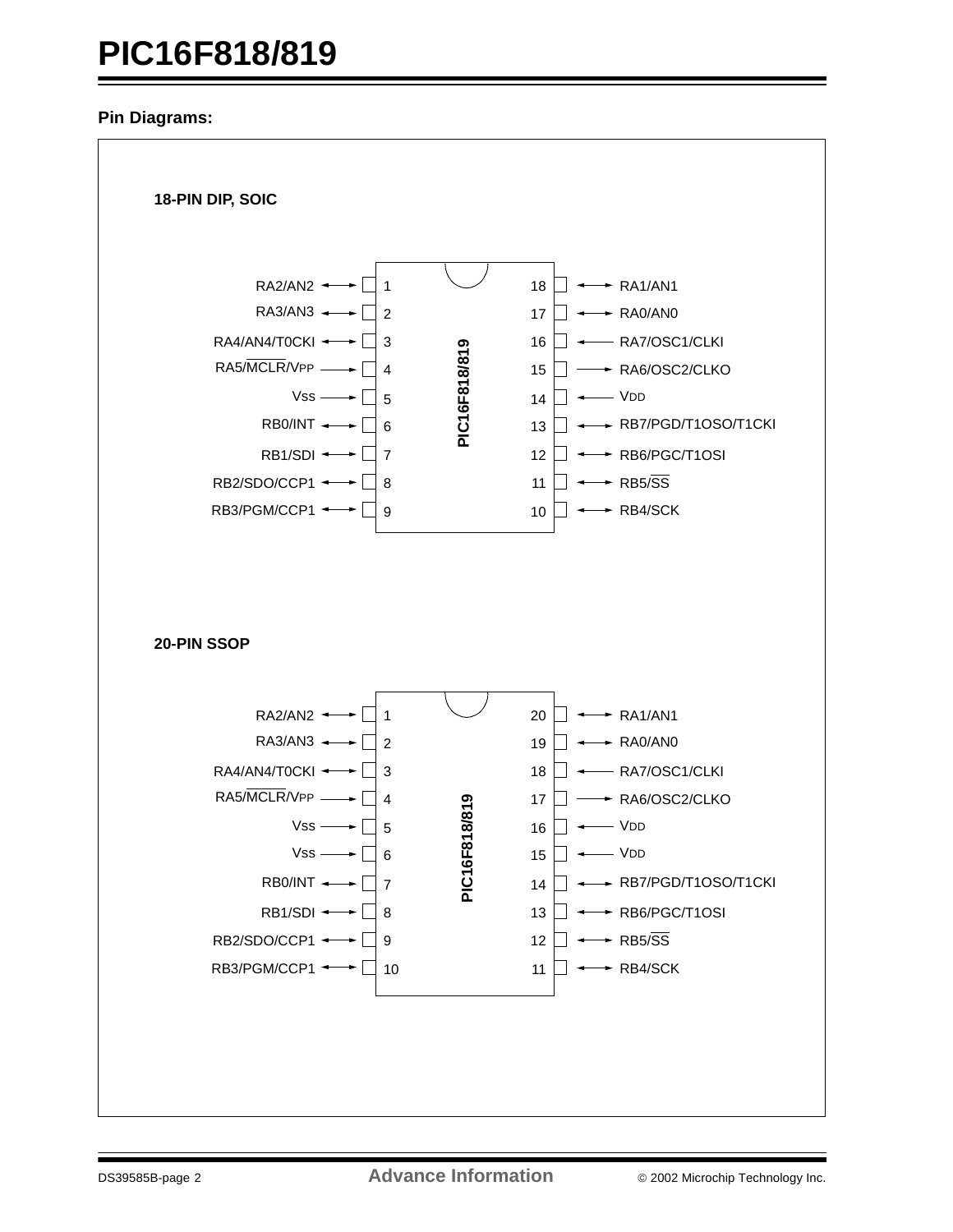## **Note the following details of the code protection feature on PICmicro® MCUs.**

- The PICmicro family meets the specifications contained in the Microchip Data Sheet.
- Microchip believes that its family of PICmicro microcontrollers is one of the most secure products of its kind on the market today, when used in the intended manner and under normal conditions.
- There are dishonest and possibly illegal methods used to breach the code protection feature. All of these methods, to our knowledge, require using the PICmicro microcontroller in a manner outside the operating specifications contained in the data sheet. The person doing so may be engaged in theft of intellectual property.
- Microchip is willing to work with the customer who is concerned about the integrity of their code.
- Neither Microchip nor any other semiconductor manufacturer can guarantee the security of their code. Code protection does not mean that we are guaranteeing the product as "unbreakable".
- Code protection is constantly evolving. We at Microchip are committed to continuously improving the code protection features of our product.

If you have any further questions about this matter, please contact the local sales office nearest to you.

Information contained in this publication regarding device applications and the like is intended through suggestion only and may be superseded by updates. It is your responsibility to ensure that your application meets with your specifications. No representation or warranty is given and no liability is assumed by Microchip Technology Incorporated with respect to the accuracy or use of such information, or infringement of patents or other intellectual property rights arising from such use or otherwise. Use of Microchip's products as critical components in life support systems is not authorized except with express written approval by Microchip. No licenses are conveyed, implicitly or otherwise, under any intellectual property rights.

#### **Trademarks**

The Microchip name and logo, the Microchip logo, FilterLab, KEELOQ, MPLAB, PIC, PICmicro, PICMASTER, PICSTART, PRO MATE, SEEVAL and The Embedded Control Solutions Company are registered trademarks of Microchip Technology Incorporated in the U.S.A. and other countries.

dsPIC, ECONOMONITOR, FanSense, FlexROM, fuzzyLAB, In-Circuit Serial Programming, ICSP, ICEPIC, microID, microPort, Migratable Memory, MPASM, MPLIB, MPLINK, MPSIM, MXDEV, PICC, PICDEM, PICDEM.net, rfPIC, Select Mode and Total Endurance are trademarks of Microchip Technology Incorporated in the U.S.A.

Serialized Quick Term Programming (SQTP) is a service mark of Microchip Technology Incorporated in the U.S.A.

All other trademarks mentioned herein are property of their respective companies.

© 2002, Microchip Technology Incorporated, Printed in the U.S.A., All Rights Reserved.





*Microchip received QS-9000 quality system certification for its worldwide headquarters, design and wafer fabrication facilities in Chandler and Tempe, Arizona in July 1999. The Company's quality system processes and procedures are QS-9000 compliant for its PICmicro® 8-bit MCUs, KEELOQ® code hopping devices, Serial EEPROMs and microperipheral products. In addition, Microchip's quality system for the design and manufacture of development systems is ISO 9001 certified.*